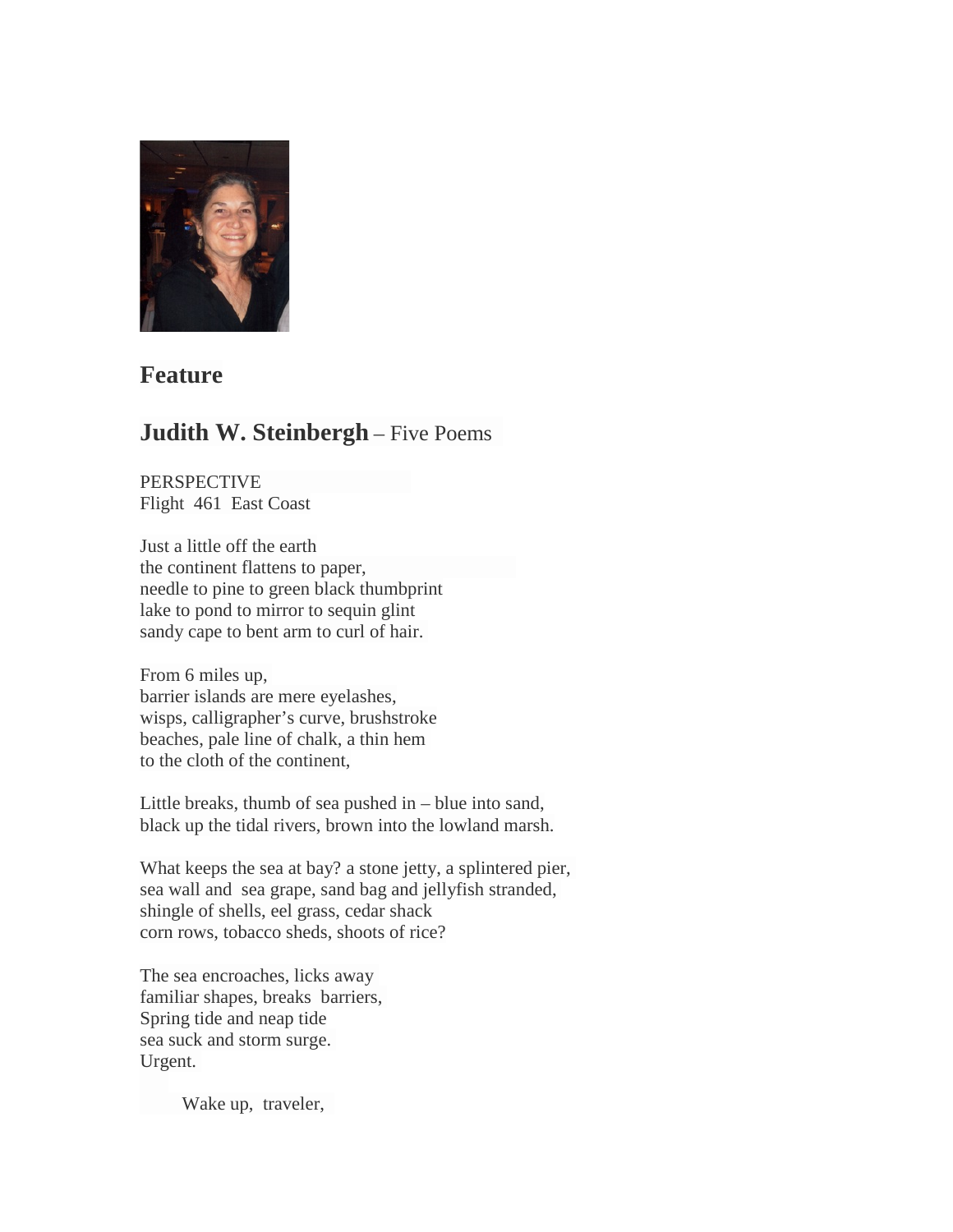Do not shutter that portal that tethers us to the land's embrace,

Smoke billows, storms swallow our continent, so easily erased.

### WALKING MERRILL ROAD Lovell, Maine

#### **MORNING**

Let there be a bear around the bend Not a huge male, perhaps a modest cub,

loping between birch and beech, and then stunned, at the edge of the gravel road, rubs

his snout in roadside berries, tart black, like midnight bear eyes, tongue tangy

a soft humming hump of dark fur. Back in a shadow of hemlock, his mom, anxious,

whistles him up a tree. Ears up, one last taste, he backs away, gives a complicit stare

turns like a heave of flung water vanishes back into shadowy lair.

I conjure the creatures from flickering dawn, Moose, fox, raven, owl; feather, flesh, prayer.

#### EVENING

Look into the woods and see those lumps, damp granite, fallen walls or are they stumps of rotted pine, of broken birch? I stop to watch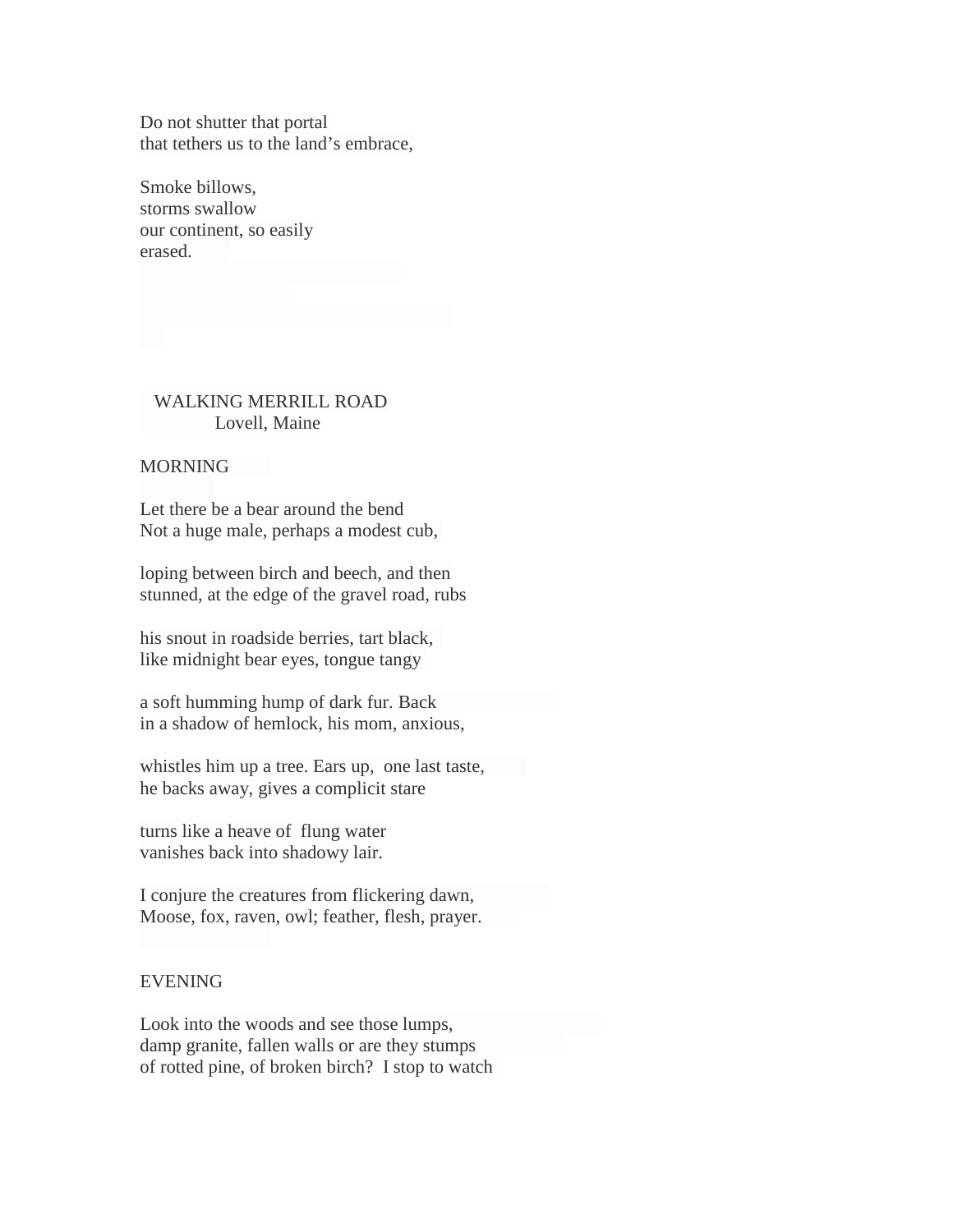if one will move; a hunched and curious young bear I saw stepped out of shadow yesterday, turned and ambled up

the gravel road ahead of me, but staying in the margin of the wood, while I stopped walking, tried to hold my breath.

He did not sniff the roadway or the air, and yet, in thirty yards, he hesitated, turned; I didn't move. Perhaps I scuffed a stone,

His muzzle led the way along the footprints he had made, And at the very spot he'd stepped into my path, he turned back in, brushing beech,

so lightly, then, was swallowed by the dusk.

KITCHEN YARD Lovell, Maine

A toad lives in the potted plant beside the kitchen door, beneath red petals of

impatiens, though he, dark spot of breath, is patient, invisible to us, yet palpable

as dirt he crouches on. And just below the step, there is a perfect hole bored

down into the ground and tunneled toward the woods. Inside our cabin by the door,

our cats hunch, staring through the screen, peer down the hole, having once, maybe days ago, observed

a vole scrape out the dirt, emerging at the other end, and maybe soon, one will

poke up right near the toad, the cats will leap onto the screen and claw right down the mesh,

Above, an eagle spirals, loons cry out